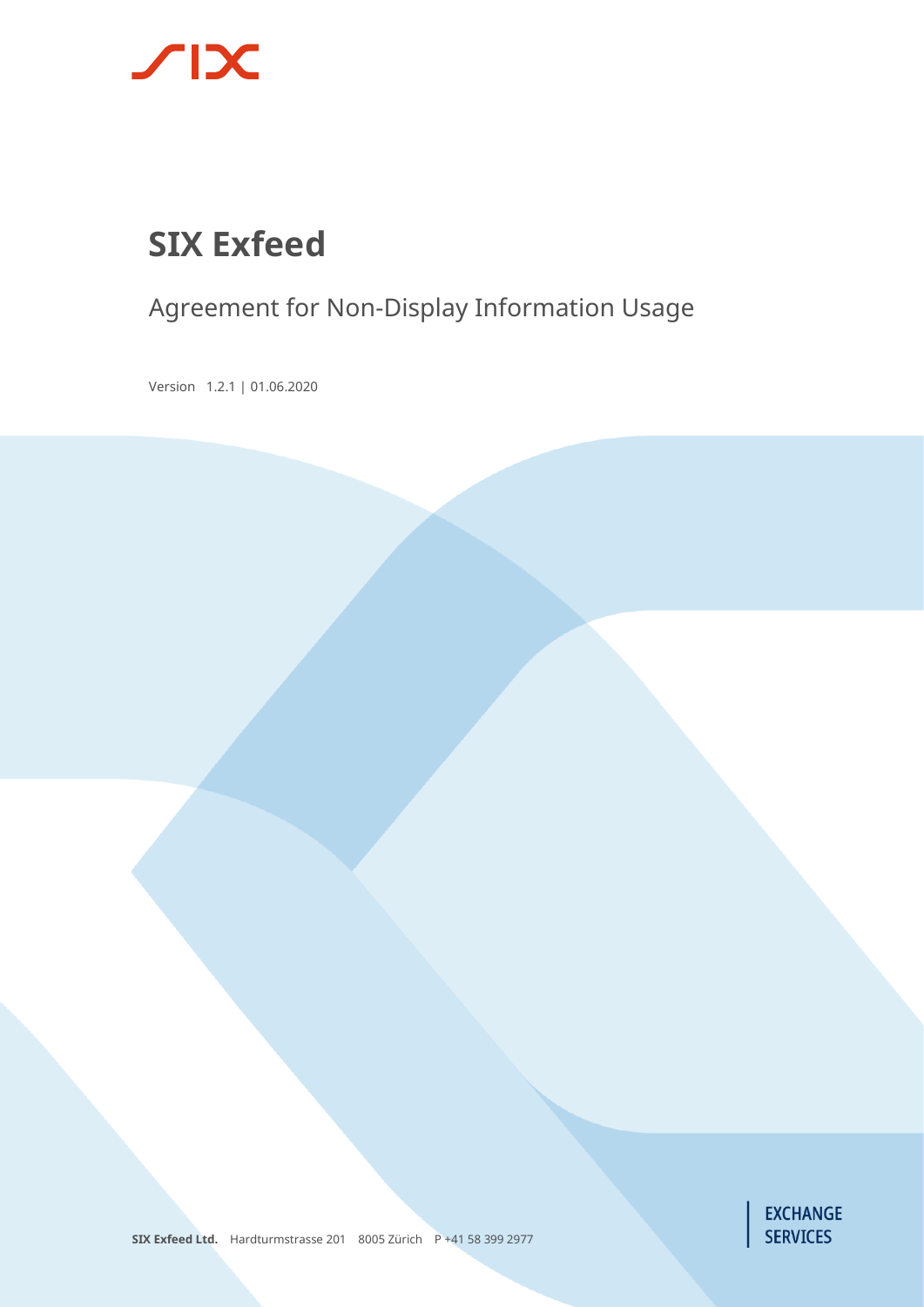# **Table of Content**

| 1                 |  |
|-------------------|--|
| 2                 |  |
| 3                 |  |
| 3.1<br>3.2<br>3.3 |  |
| 4                 |  |
| 5                 |  |
| 5.1<br>5.2        |  |
|                   |  |
| 1                 |  |
| 2                 |  |
| 3                 |  |
| 4                 |  |
| 5                 |  |
| 6                 |  |
| 7                 |  |
| 8                 |  |
| 9                 |  |
| 10                |  |
| 11                |  |
| 12                |  |
| 13                |  |
| 13.1              |  |
| 14                |  |
|                   |  |
|                   |  |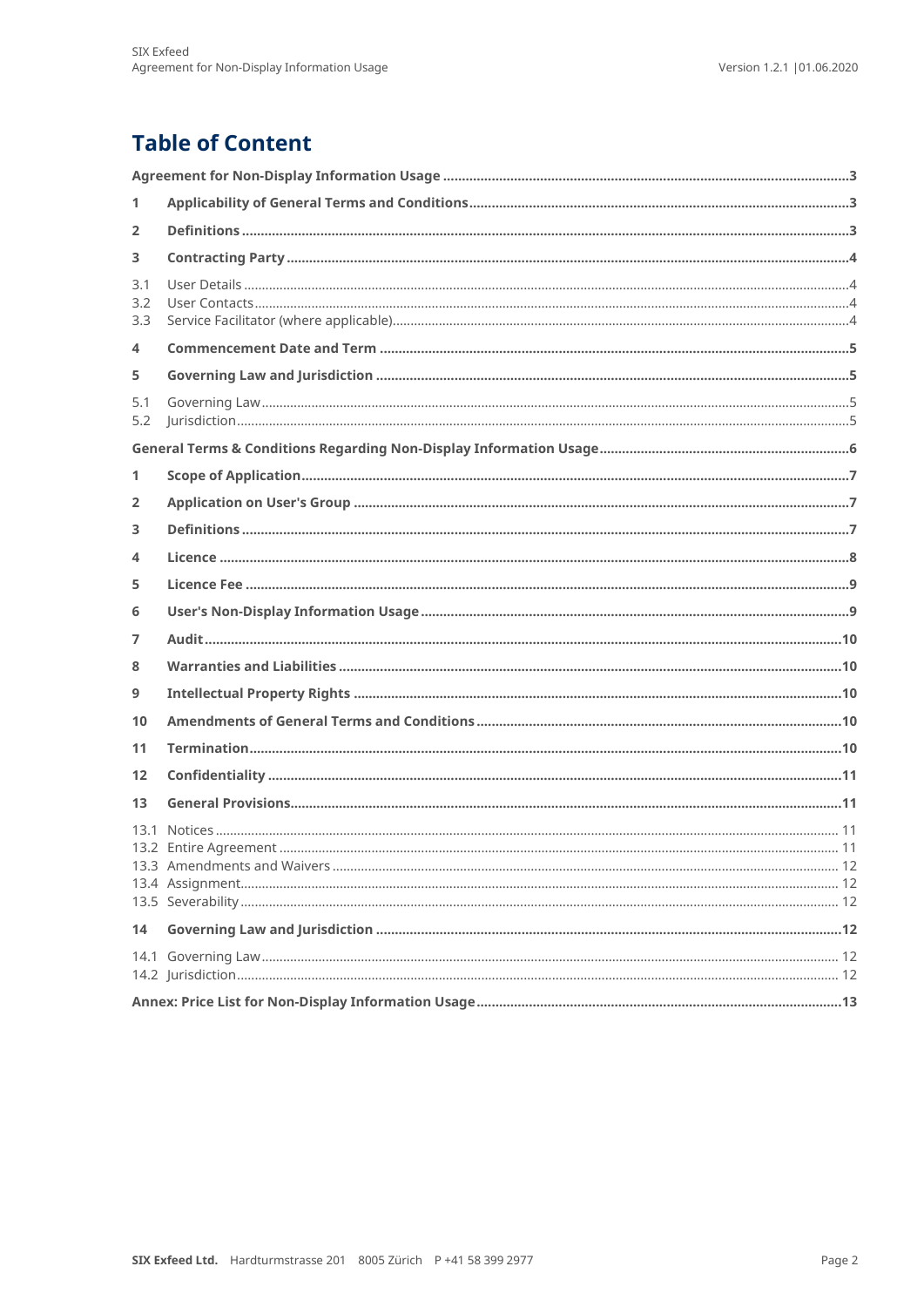### <span id="page-2-0"></span>**Agreement for Non-Display Information Usage**

Between the undersigned

THE SUPPLIER: **SIX Exfeed Ltd.**

Having its registered office and principal place of business at Hardturmstrasse 201, 8005 Zurich, Switzerland **and**

THE USER:

Whose principal office is located at

#### **Whereas**

- **a.** SIX Exfeed is a direct or indirect supplier of Data and willing to grant User a non-exclusive Licence to use the Data for the purposes as set out in this Agreement.
- **b.** User wishes to use the Data for the purposes as set out in this Agreement.

<span id="page-2-1"></span>Now, therefore, the Parties hereto agree as follows:

#### **1 Applicability of General Terms and Conditions**

<span id="page-2-2"></span>The General Terms and Conditions regarding Non-display Information Usage (General Terms and Conditions) in the version being effective at a relevant time are applicable on this Agreement in their entirety.

#### **2 Definitions**

Capitalized terms (except for titles) used in this Agreement shall have the meanings assigned to them in the General Terms and Conditions.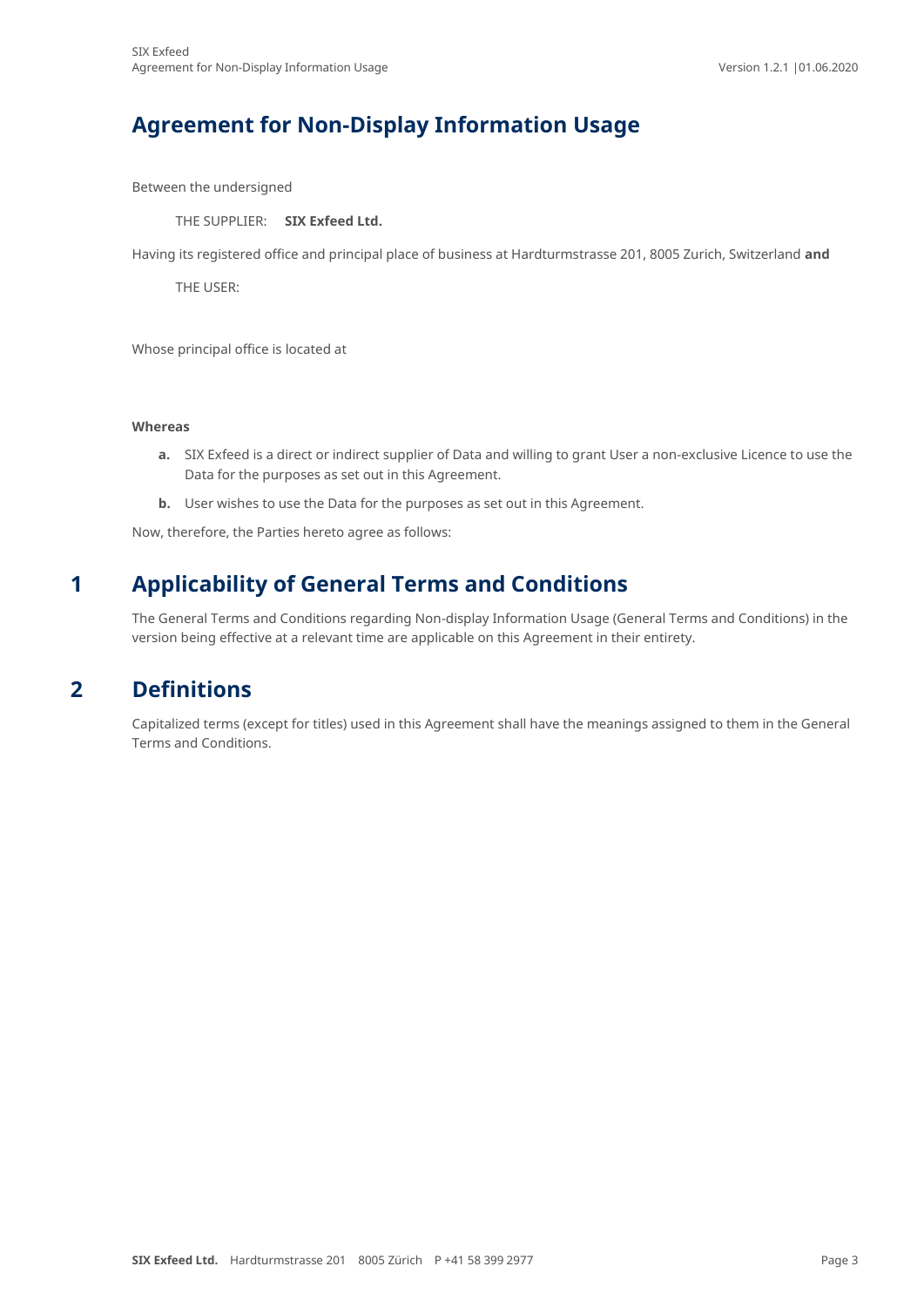# <span id="page-3-0"></span>**3 Contracting Party**

#### **3.1 User Details**

<span id="page-3-1"></span>

| Company Name:                    |                                  |                         |
|----------------------------------|----------------------------------|-------------------------|
| Other Companies of User's Group: |                                  |                         |
| Address:                         |                                  |                         |
| Billing Address: (if different)  |                                  |                         |
| URL Web Page:                    |                                  |                         |
| Receipt of Data:                 | Directly from SIX Swiss Exchange | $\Box$ Yes via SIX MDDX |
|                                  |                                  | $\Box$ Yes via IMI      |
|                                  |                                  | $\Box$ No               |
| Via Vendor(s):                   | Name of Vendors(s)               |                         |
| Purpose(s) of Usage:             |                                  |                         |
| <b>Commencement Date:</b>        |                                  |                         |

#### <span id="page-3-2"></span>**3.2 User Contacts**

#### **Data Management**

| First/Last Name: |  |
|------------------|--|
| Title:           |  |
| Phone:           |  |
| Email:           |  |

#### **Reporting**

| First/Last Name: |  |
|------------------|--|
| Title:           |  |
| Phone:           |  |
| Email:           |  |

#### **Data Payment**

| First/Last Name: |  |
|------------------|--|
| Title:           |  |
| Phone:           |  |
| Email:           |  |

### **3.3 Service Facilitator (where applicable)**

<span id="page-3-3"></span>

| First/Last Name: |  |
|------------------|--|
| Title:           |  |
| Phone:           |  |
| Email:           |  |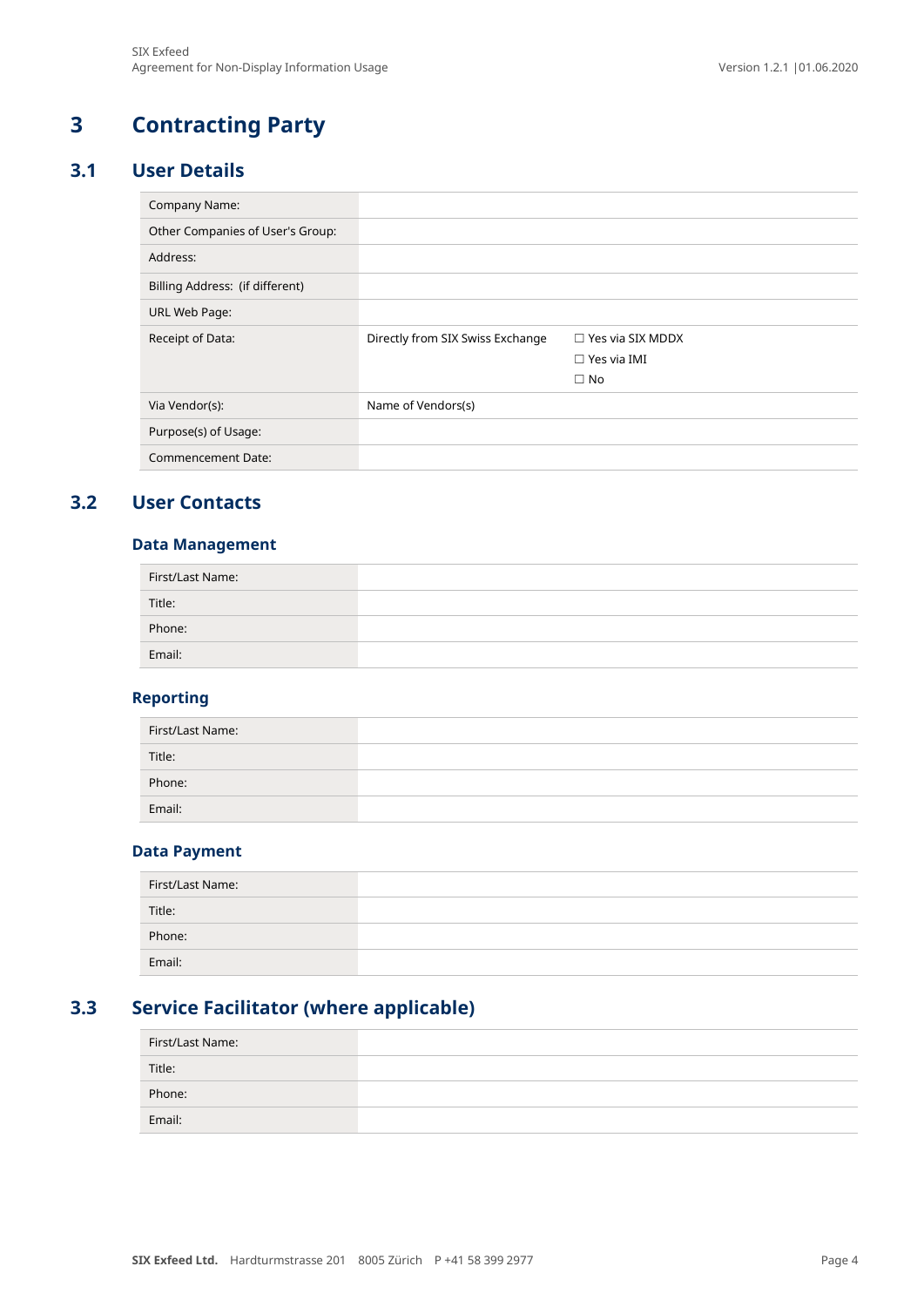#### **4 Commencement Date and Term**

<span id="page-4-0"></span>This Agreement becomes effective as of the Commencement Date defined in sectio[n 3.1](#page-3-1) of this Agreement.

<span id="page-4-1"></span>The Agreement will be effective until terminated in accordance with the General Terms and Conditions.

### **5 Governing Law and Jurisdiction**

#### **5.1 Governing Law**

<span id="page-4-3"></span><span id="page-4-2"></span>This Agreement shall be governed by and construed in accordance with the substantive laws of Switzerland, with the exclusion of its conflict of law.

#### **5.2 Jurisdiction**

All disputes arising out of or in connection with the Agreement, including disputes on its conclusion, binding effect, amendment and termination, shall be resolved exclusively by the Courts of Zurich. However, SIX Exfeed is entitled to bring claims against the User before any other court that is competent for claims against the User.

| Date:                | Date:     |
|----------------------|-----------|
| For SIX Exfeed Ltd.: | For       |
|                      |           |
|                      |           |
|                      |           |
| Name:                | Name:     |
| Function:            | Function: |
|                      |           |

Name:

Function: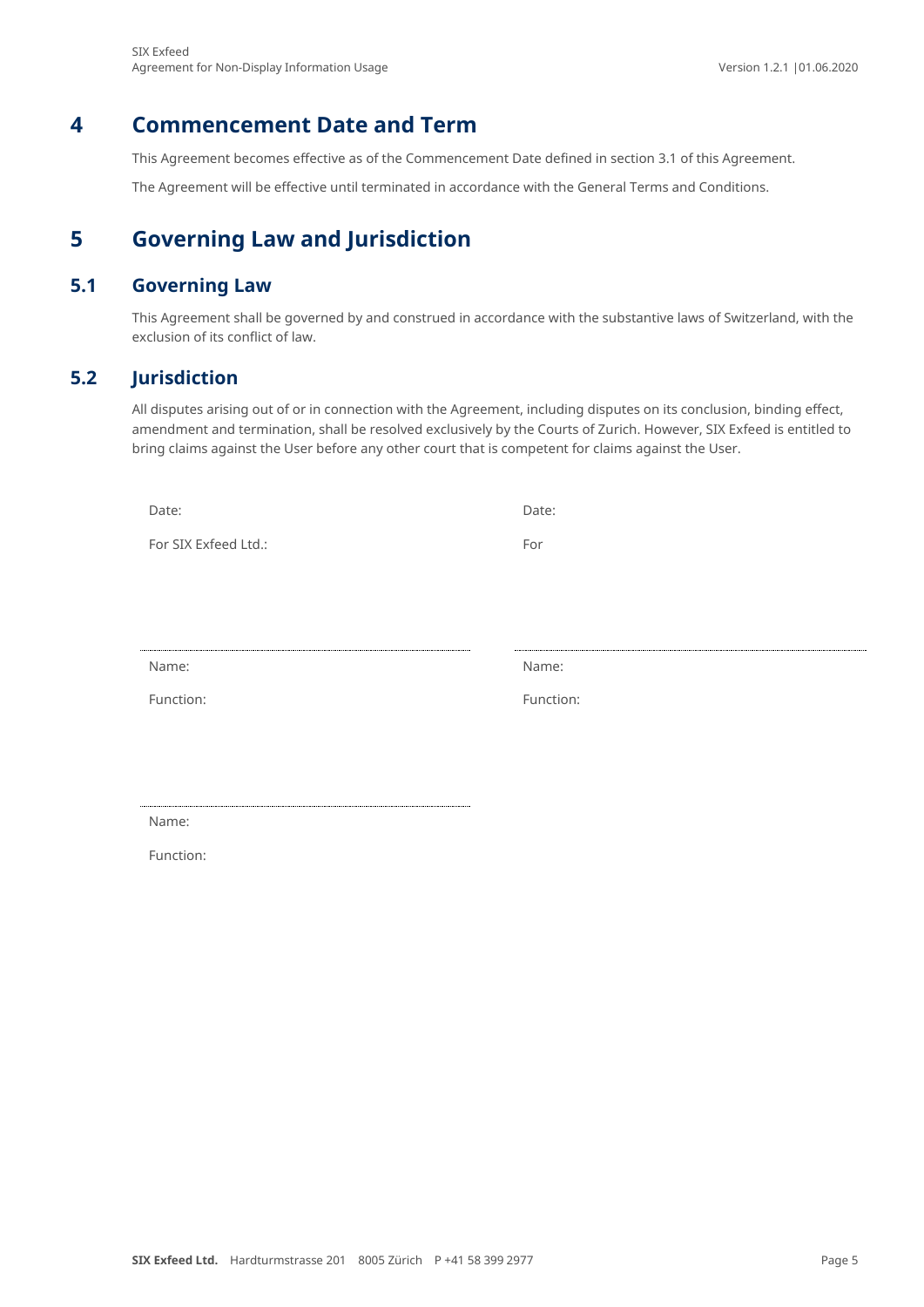# <span id="page-5-0"></span>**General Terms & Conditions Regarding Non-Display Information Usage**

Version 1.2.1 Effective as of 01.06.2020

**SIX Exfeed Ltd.**, Hardturmstrasse 201, 8005 Zürich, Switzerland

(hereinafter **SIX Exfeed**)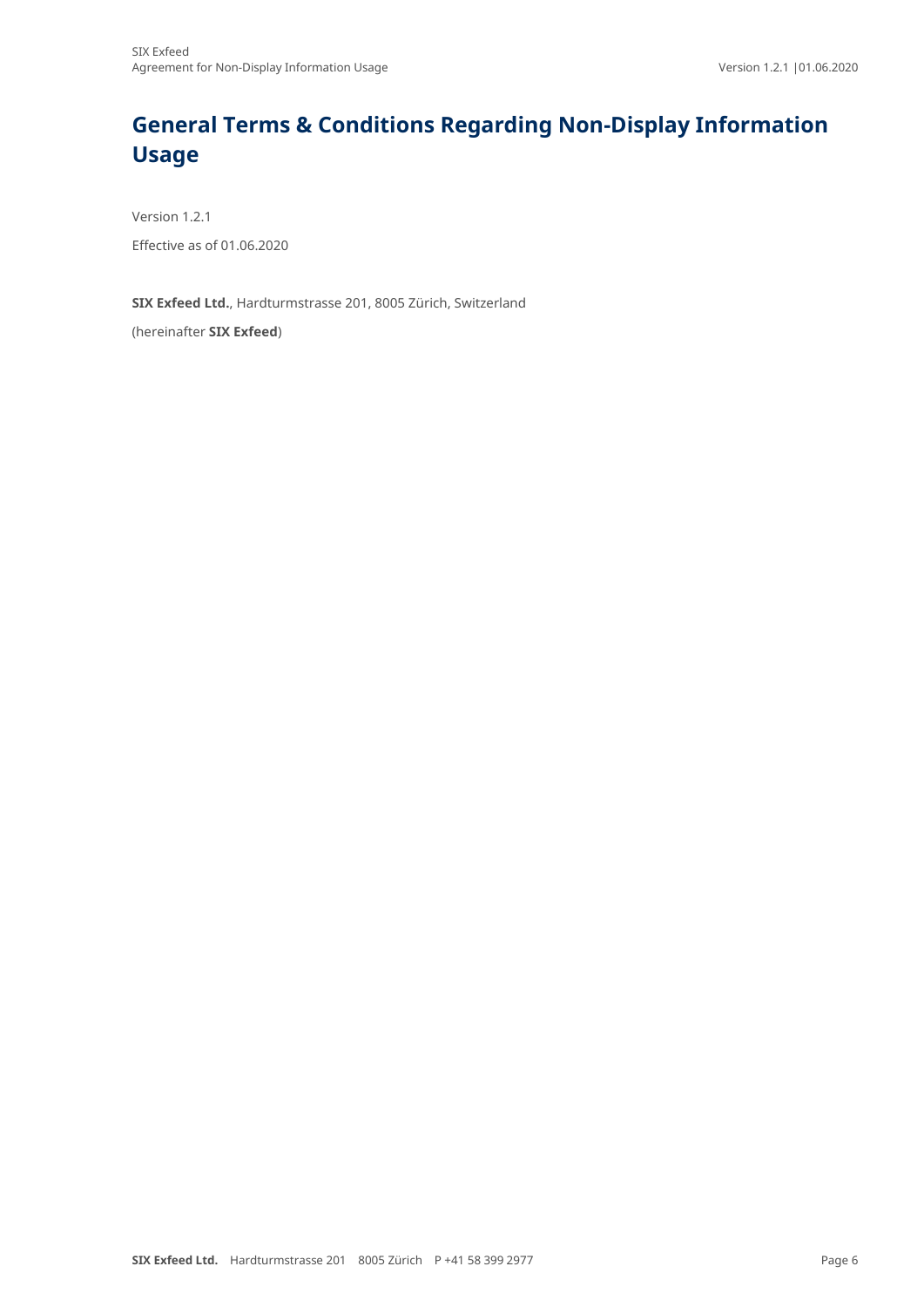### **1 Scope of Application**

<span id="page-6-0"></span>These General Terms and Conditions are applicable on all Non-display Information Usage of Data irrespective of whether it is based on an Agreement with SIX Exfeed or not. Any software using Data for a purpose other than in support of its display or distribution is considered a fee-liable Application. Non-Display Usage Licence fees are applicable also if in conjunction with the display of Data.

<span id="page-6-1"></span>All other use of Data is governed exclusively by the rules included in the Data Distribution Agreement of SIX Exfeed as being effective at a relevant time.

### **2 Application on User's Group**

These General Terms and Conditions apply correspondingly to the whole User's Group whether or not the companies belonging to User's Group have been correctly and exhaustively declared under section [3.1](#page-3-1) of the Agreement. User assures that the General Terms and Conditions are complied with by the whole User's Group.

### **3 Definitions**

<span id="page-6-2"></span>Capitalized terms (except for titles) used in the Agreement and in these General Terms and Conditions shall have the meanings assigned to them in this sectio[n 3.](#page-6-2) 

**Agreement** means the individual Agreement regarding Non-display Information Usage concluded between SIX Exfeed and User including these General Terms and Conditions in the version as effective at a relevant time.

**Trading Applications** use Data for the purpose of generating quotations, routing and/or executing transactions semi-automatically or automatically. They include, but are not limited to, applications for algorithmic trading, program trading, smart order routers, and the automated monitoring of trading based activities. Examples of "trading based activities" are "black box" trading, order pegging including reverse pegging, mid-point and bid/offer pegging, limit order pegging, smart order routing, arbitrage, order management system, market making, execution management, pre-trade risk checks, risk management, electronic order flow, P&L and liquidity management.

**Commencement Date** is the date on which the Agreement becomes effective as it is defined in section [3.1](#page-3-1) of the Agreement.

**Data** means any real-time information marketed by SIX Exfeed, including quotations (pre-trade data), prices (posttrade data), indices (calculated intraday values, no constituent information) or any other information. It includes also information from which the information marketed by SIX Exfeed can be derived by any means. In particular, Data relates to all information directly or indirectly included in the Market Feeds of SIX Swiss Exchange.

**Data Distribution Agreement** means the Data Distribution Agreement (DDA) with all its addenda in the version being effective at a relevant time as accessible in the Data Services section of the SIX Swiss Exchange Website.

**General Terms and Conditions** means these General Terms and Conditions (including all Annexes) regarding Nondisplay Information Usage of Data in the version being effective at a relevant time.

**Index Calculators** are applications using Real-time Data for the purpose of calculating indices.

**Licence** means the licence granted under section [4](#page-7-0) of these General Terms and Conditions.

**New Original Work means** any work that is created partly or entirely based on Data but does neither allow deducing Data by any means nor can it be used as a substitute for Data. Only the use of the Data for generating the New Original Work constitutes Non-display Information Usage. Examples of "New Original Work" include but are not limited to applications to calculate spread-betting, CFD's (contracts for difference), Option pricing, Structured Products pricing. The User owns all proprietary rights to New Original Work created by or for User's Group as far as the Licence Fees for Non-display usage are paid to the Supplier.

**Non-display Information Usage** means all accessing, processing or consumption of Real-time Data, whether or not connected with any other use of Data, for a purpose other than in support of its display or distribution, i.e. for the following Purposes of Usage: (i) Trading Applications, (ii) New Original Work Applications, (iii) Reference Price Based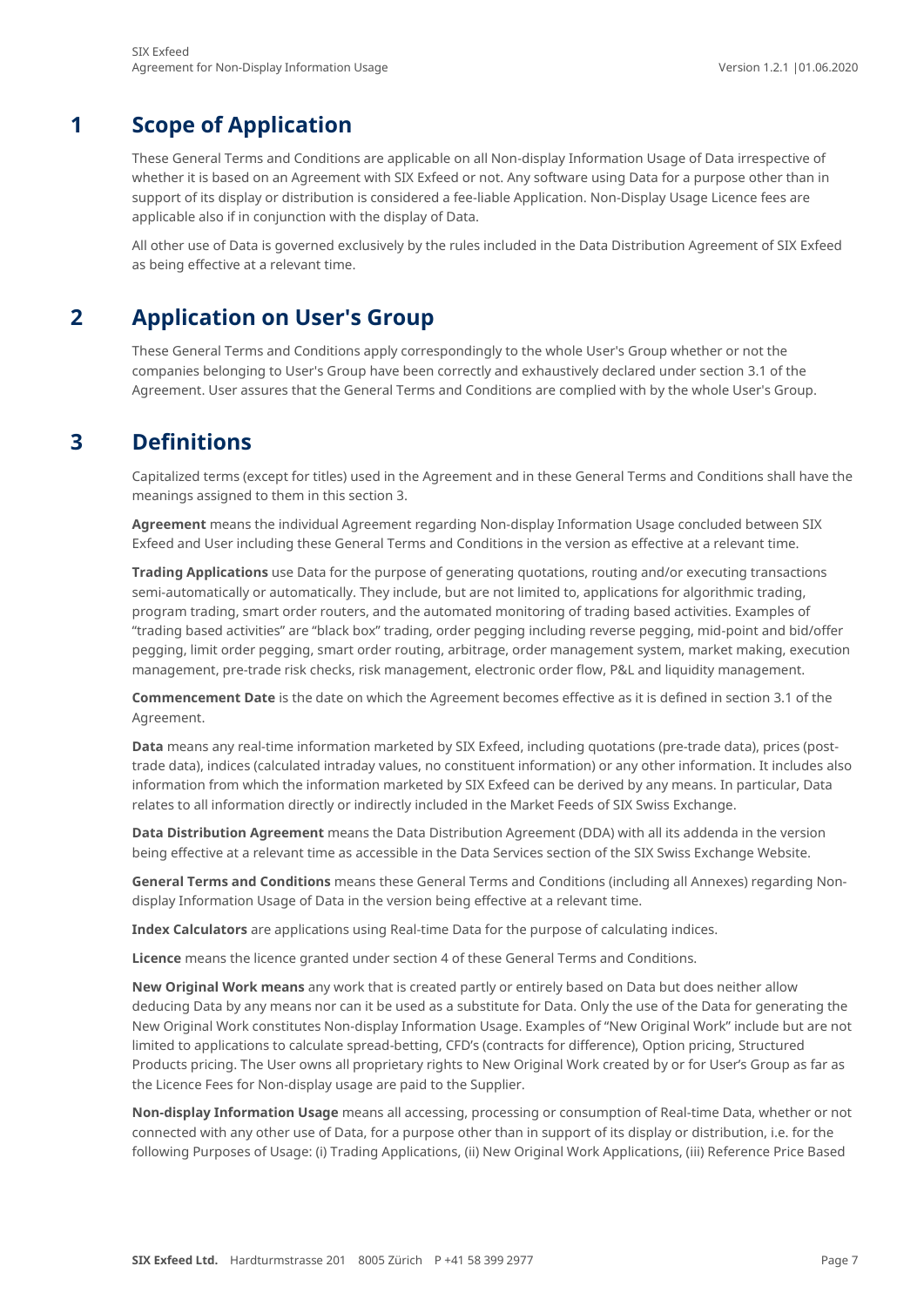Systems, and (iv) Index Calculators, irrespective of whether the Data is directly sourced from SIX Exfeed or via a Third Party.

**Parties** means the co-contractors of the Agreement, i.e. SIX Exfeed and the User.

**Party** means one of the Parties.

**Purpose(s) of Usage** means the purpose(s) of the Non-display Information Usage as declared in sectio[n 3.1](#page-3-1) of the Agreement, excluding however any Restricted Usage.

**Real-time** means that Data can be used within less than 15 minutes after the Data has been generated and transmitted.

**Reference Price Based Systems** means any trading facility using the Data for price referencing for trading purposes. The term trading facility includes, but is not limited to multilateral trading facilities (MTF'S), organized trading facilities (OTF'S), alternative trading systems, dark pools and systematic internalization systems (SI's). Non-Display Licence Fees shall be remunerated cumulatively if User runs multiple systems (identifiable by but not limited to MIC codes).

**Restricted Usage** means any Third Party Usage, except if SIX Exfeed has approved such Third Party Usage in accordance with section [6.](#page-8-1)

**Service Facilitator** is the external Service Facilitator declared in section [3.3](#page-3-3) of the Agreement and used by the User in order to facilitate the Purpose of Usage.

**Term** means the time period between the Commencement Date and the termination of the Agreement.

**Third Party** means any natural or legal person other than SIX Exfeed or the User, including, but not limited to, all vendors of data as defined in the Data Distribution Agreement.

**Third Party Usage** means any use of the Data for the purpose or with the effect of enabling any Third Party to make, directly or indirectly, any Non-display Information Usage of the Data licensed to the User under this Agreement; Third Party Usage includes, without limitation, any enabling of any Third Party to use or access, directly or indirectly, any Trading Application or Reference Price Based System operated by the User.

**Undeclared Usage** is any Non-display Information Usage (i) for which no Agreement has been effective at the time of the Non-display Information use, or (ii) which is not covered by the Purpose of Usage, or (iii) by companies of the User's Group not declared as belonging to the User's Group, or (iv) which is a Restricted Usage.

**User** means the natural or legal person being the co-contractor of SIX Exfeed regarding the Agreement.

**User's Group** means all companies directly or indirectly controlled by User, all companies directly or indirectly controlling User, and all companies that are directly or indirectly controlled by any company directly or indirectly controlling User as declared in sectio[n 3.1](#page-3-1) of the Agreement.

### <span id="page-7-0"></span>**4 Licence**

SIX Exfeed undertakes to grant and grants the User and the User's Group hereby a non-exclusive, non-transferable, non-sublicensable and revocable Licence to receive Data for Non-display Information Usage exclusively for the Purpose of Usage during the Term of the Agreement.

This Licence does not limit the right of SIX Exfeed to add, delete or alter Data or certain content of Data from time to time depending on its operational requirements. If SIX Exfeed reasonably believes that this has a significant negative influence on the Purpose of Usage, it gives written notice to User one month before introduction of the changes. If User does not agree with the changes, it has the right to terminate the Agreement according to section [11](#page-9-4) paragraph 3 of these General Terms and Conditions.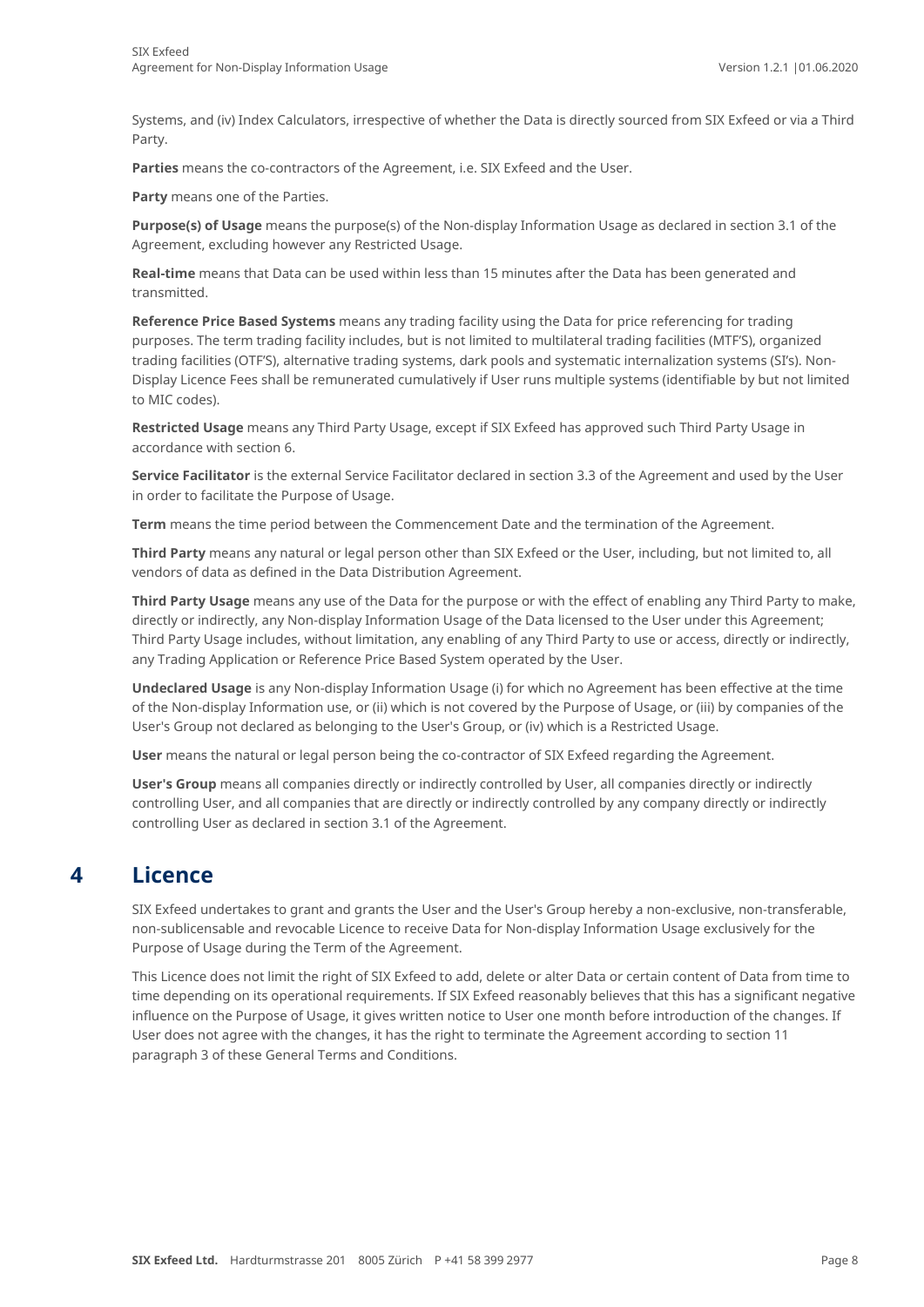### **5 Licence Fee**

<span id="page-8-0"></span>User undertakes to pay a Licence fee to SIX Exfeed which covers the licensing and use of data whose intellectual property rights are owned by SIX Exfeed. The price of the Licence fee is defined in the Annex to these General Terms and Conditions as effective at a relevant time. The fee is payable to SIX Exfeed irrespective of whether the User sources the Data directly from SIX Swiss Exchange, indirectly from a Third Party or uses a Third Party to do so on behalf of the User.

For the avoidance of doubt, the routing of orders via a Service Facilitator that operates Trading Applications, provided that the User retains full ownership of the order execution process (i.e. the User trades in its own name), qualifies as use of a Third Party to source the Data from SIX Swiss Exchange on behalf of the User and requires the User to pay the License fee.

The Licence fee is also applicable to any person making Non-display Information Usage before or without having entered into an Agreement.

In general the Licence fees will be invoiced on a monthly or annual basis as mentioned in the price list. User may propose changes to the payment period to introduce alternative terms of payment. SIX Exfeed shall be under no obligation to accept proposed change and may continue to invoice fees at the existing payment period. User becomes in default without any further notification at the time when the Licence fee is due. If the User is in default of paying the Licence fee, penalty interests of 1.5 percent per month, calculated on a monthly basis from the due date, will apply.

In the case of Undeclared Usage, the Licence fee for such Undeclared Usage based on the prices defined in the Annex to these General Terms and Conditions, as effective at a relevant time, is payable and due retroactively for the time during which the Undeclared Usage has been made. The rule on penalty interests as set out in paragraph 2 of this section will apply. If the Undeclared Usage has been made by intent or gross negligence, SIX Exfeed is allowed to apply liquidated damages of up to twice the Licence fee that would have been payable if the Undeclared Usage had been declared as required by and included in the Agreement and the General Terms and Conditions. If the damages sustained exceed the liquidated damages, SIX Exfeed is entitled to compensation for all damages sustained.

<span id="page-8-1"></span>User shall utilise the inbound reporting application and request an account in the client area of the [Website.](https://www.exfeed.com/client_area/register.html)

### **6 User's Non-Display Information Usage**

The User's right to Non-display Information Usage of the Data is limited to the Purpose of Usage. The Non-display Information Usage is subject to review and prior approval by SIX Exfeed of the proposed form and its content. SIX Exfeed reserves the right to determine whether a proposed form of use qualifies as Non-display Information Usage.

Without limitation to the foregoing in this Section [6,](#page-8-1) any Third Party Usage is subject to SIX Exfeed's prior approval, and the User is obligated to inform SIX Exfeed about any contemplated Third Party Usage in advance. SIX Exfeed may reject its approval of any Third Party Usage at its discretion, including, in particular, (i) if the User cannot demonstrate that the relevant Third Party has executed and maintains a separate agreement for Non-display Information Usage with SIX Exfeed covering the relevant use of the Data, or (ii) if the User does not commit to paying a Licence fee for the Third Party Usage based on the prices defined in the Annex to these General Terms and Conditions.

The User is allowed to outsource the Non-display Information Usage, its development or other services regarding the Non-display Information Usage to a Service Facilitator upon approval by SIX Exfeed. Such approval shall not be unreasonably withheld by SIX Exfeed. User is fully liable for the Service Facilitator's compliance with the Agreement.

The right of the User to distribute the New Original Work Applications to any Third Parties is not limited by the Agreement. Any other Non-display Information Usage or other use of Data is deemed to be a breach of the Agreement unless it is based on a valid Data Distribution Agreement.

If User wishes to change or extend its Non-display Information Usage, it shall inform SIX Exfeed in writing and request for prior approval. SIX Exfeed undertakes to examine the request immediately and respond in due time. Before receiving approval by SIX Exfeed, User is not entitled to change or extend its Non-display Information Usage.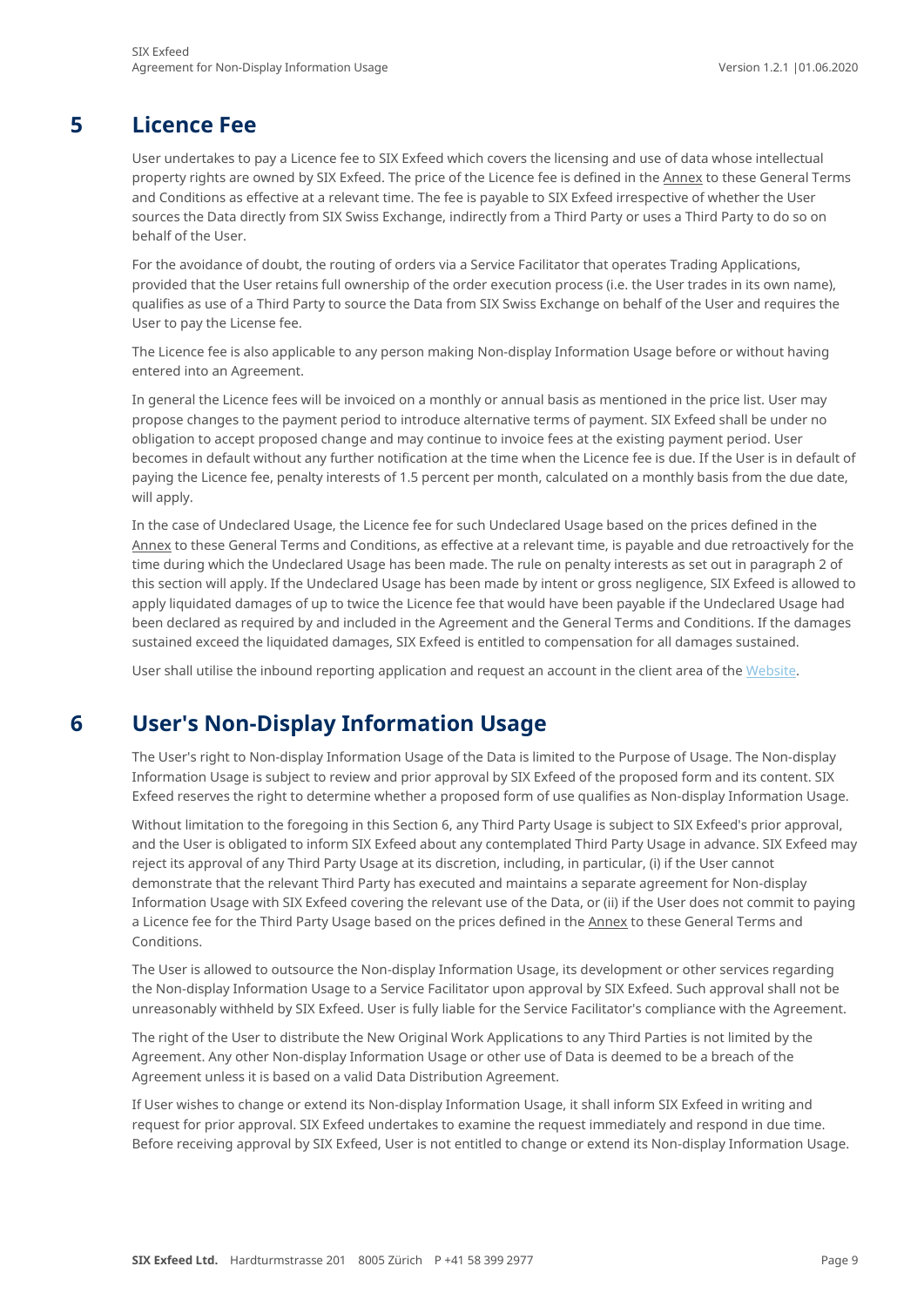### **7 Audit**

<span id="page-9-0"></span>During the Term of the Agreement and two years after its termination, SIX Exfeed and any independent professional acting on behalf of SIX Exfeed have the right to visit the premises of User and User's Group and to inspect systems, controls, books and records, insofar as they relate to the Non-display Information Usage of the Data. The inspection shall take place during the ordinary business hours. SIX Exfeed and its auditors shall treat all information obtained during the audit as confidential and use it only for the purpose of assessing compliance with the Agreement.

### **8 Warranties and Liabilities**

<span id="page-9-1"></span>SIX Exfeed undertakes reasonable endeavours to ensure the accuracy, reliability, timeliness and continuity of the Data and to correct at its expense any errors in the Data as soon as reasonably practical and to the extent in which it is within the reasonable control and ability of SIX Exfeed. Notwithstanding the above, SIX Exfeed does not warrant the accuracy, reliability, timeliness and continuity of the Data.

Any representation, warranty or condition, whether express or implied, as to the fitness of the Data for a particular Non-display Information Usage is expressly excluded by SIX Exfeed.

SIX Exfeed will be liable and indemnify User for any direct loss and damage adequately arising from a breach of this contract by SIX Exfeed if this breach of contract is based on intentional misconduct or gross negligence of SIX Exfeed, but not if it is based on ordinary or simple negligence. SIX Exfeed shall not be liable for any kind of indirect losses or damages of User (such as loss of profits or contracts). The liability of SIX Exfeed shall in any event not amount to more than the Licence fees paid by the User to SIX Exfeed under the Agreement during the last twelve months prior to the notification of the claim.

Neither SIX Exfeed nor User will be liable for any failure to meet its obligations of the Agreement if this is due to any cause outside its reasonable control, such as acts of God, war or natural disasters. Computer viruses and intentional attacks on computer systems qualify for acts of God if the computer systems were protected to an appropriate level.

### <span id="page-9-2"></span>**9 Intellectual Property Rights**

User acknowledges that SIX Exfeed owns, and will continue to own, all intellectual property and any other rights regarding the Data as far as the Data has not been supplied to SIX Exfeed by Third Parties who retained the exclusive ownership of the intellectual property rights.

<span id="page-9-3"></span>As far as User will use the Data in New Original Work Applications, SIX Exfeed will not claim any ownership of the intellectual property rights applicable to these New Original Work Applications.

### **10 Amendments of General Terms and Conditions**

The General Terms and Conditions can be amended by SIX Exfeed unilaterally at any time. Amendments have to be communicated electronically or by mail to the User not later than three months before they become effective. If User does not agree with the amendments, it has the right to terminate the Agreement by giving notice to SIX Exfeed not later than one month before the amendments become effective as per the date when the amendments become effective.

### <span id="page-9-4"></span>**11 Termination**

The Agreement may be terminated by SIX Exfeed or the User by giving to the other Party at least three months written notice prior to the end of a quarter of a calendar year as per the end of that quarter.

In the case of changes to the Data by SIX Exfeed according to section [4](#page-4-0) paragraph 2 of these General Terms and Conditions, the User has a right to terminate the Agreement with regard to the Purposes of Usage negatively affected by the changes. If User wants to terminate the Agreement with regard to these Purposes of Usage, it has to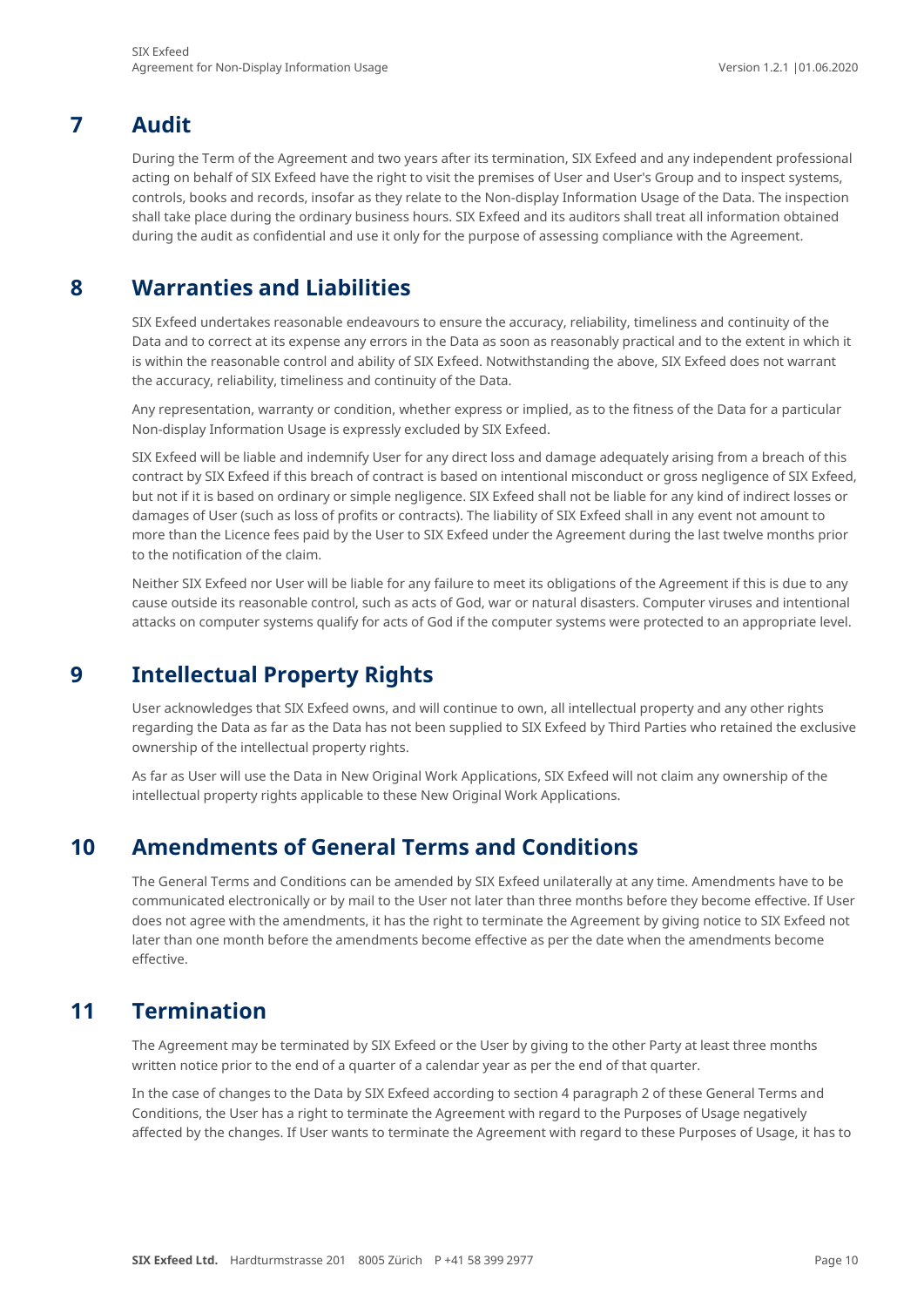give notice to SIX Exfeed within one month after being informed by SIX Exfeed of the changes as per the date when the changes become effective. For all other Purposes of Usage, paragraph 1 and 2 of this section apply.

The Agreement may be terminated extraordinarily with immediate effect or as per another date specified in the written notice by any Party not at fault, be it SIX Exfeed or the User, if any of the following events occurs:

if a Party to the Agreement commits a material breach of the Agreement and fails to remedy such a breach within 30 days after receiving written notice of the other Party requiring it to remedy the material breach; and

if a Party suspends payments or if its financial situation has significantly deteriorated, which includes *inter alia* if a Party declares itself or becomes insolvent, or is declared in suspension of payments, or applies for or consents to or suffers the appointment of an administrator or receiver or liquidator or enters into a general assignment or composition with or for the benefit of its creditors, or an order is made or effective resolution is passed for the winding up or dissolution of a Party, or if a Party ceases to carry on its business.

In the case of an extraordinary termination by SIX Exfeed pursuant to paragraph 4 of this section, User is not entitled to repayment of the balance of any advance payments paid to SIX Exfeed under the Agreement.

In the case of a termination by User pursuant to paragraph 3 of this section or in the case of an extraordinary termination by User pursuant to paragraph 4 of this section, User is entitled to the repayment of the balance of its advance payments paid to SIX Exfeed under the Agreement on a pro-rata basis.

<span id="page-10-0"></span>Section[s 3,](#page-6-2) [9](#page-9-2) an[d 12](#page-10-0) of these General Terms and Conditions will survive the termination of the Agreement or any parts thereof.

### **12 Confidentiality**

The Parties acknowledge that information of a confidential nature relating to their business activities may be disclosed under the Agreement. SIX Exfeed and User undertake not to disclose such information, without the consent of the other Party, to any Third Party for any purpose other than required for the performance of the Agreement.

<span id="page-10-1"></span>This obligation does not apply to information that SIX Exfeed or User discloses to a public authority upon being requested to do so by this authority.

### **13 General Provisions**

#### **13.1 Notices**

<span id="page-10-2"></span>All notices or other communications to be given to SIX Exfeed under or in connection with the Agreement shall be made in writing and in English, and shall be delivered by registered mail, by an internationally recognized courier to the following address:

SIX Exfeed Ltd. Pfingstweidstrasse 110 P.O. Box CH-8021 Zurich

All notices or other communications to be given to User under or in connection with the Agreement shall be made in writing and in English, and shall be delivered electronically, by fax or by mail to the User's contact as defined in section [3.2](#page-3-2) of the Agreement.

#### **13.2 Entire Agreement**

<span id="page-10-3"></span>The Agreement constitutes the entire agreement and understanding among the Parties with respect to the subject matter of the Agreement, and shall supersede all prior oral and written agreements or understandings of the Parties relating hereto.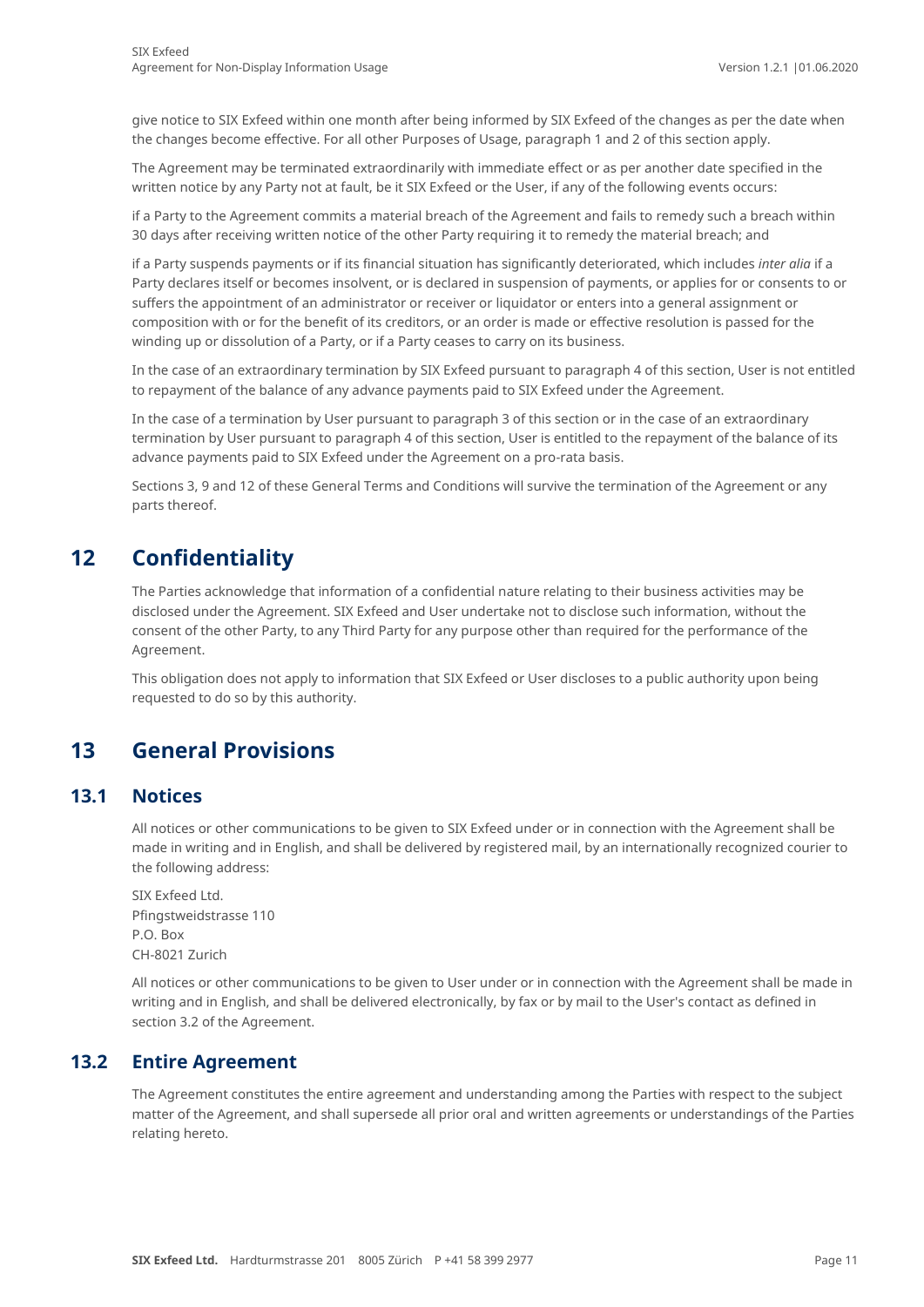#### **13.3 Amendments and Waivers**

<span id="page-11-0"></span>Subject to section [10](#page-9-3) of these General Terms and Conditions, the Agreement may only be modified or amended in writing by a document signed by the Parties. Any provision contained in the Agreement may only be waived by a document signed by the Party waiving such provision. These rules apply also for an amendment or waiver of this section.

No failure to exercise, nor any delay in exercising, on the part of any Party, any right or remedy under the Agreement shall operate as a waiver, nor shall any single or partial exercise of any right or remedy prevent any further or other exercise or the exercise of any other right or remedy.

#### **13.4 Assignment**

<span id="page-11-1"></span>Every assignment by the User of any rights or obligations of the Agreement to any Third Party is not valid without the prior written consent of SIX Exfeed.

<span id="page-11-2"></span>SIX Exfeed is entitled to assign the Agreement or any rights or obligations hereunder without consent of the User to a company directly or indirectly controlled by SIX Group AG.

#### **13.5 Severability**

Should any part or provision of the Agreement be held to be invalid or unenforceable, the other provisions of the Agreement shall nonetheless remain valid. In this case, the Parties shall negotiate in good faith a substitute provision that best reflects the economic intentions of the Parties without being unenforceable, and shall execute all agreements and documents required in this connection.

### <span id="page-11-3"></span>**14 Governing Law and Jurisdiction**

#### **14.1 Governing Law**

<span id="page-11-5"></span><span id="page-11-4"></span>These General Terms and Conditions shall be governed by and construed in accordance with the substantive laws of Switzerland, with the exclusion of its conflict of law rules.

#### **14.2 Jurisdiction**

All disputes arising out of or in connection with these General Terms and Conditions, including disputes on its conclusion, binding effect, amendment and termination, shall be resolved exclusively by the Courts of Zurich. However, SIX Exfeed is entitled to bring claims against the User before any other court that is competent for claims against the User.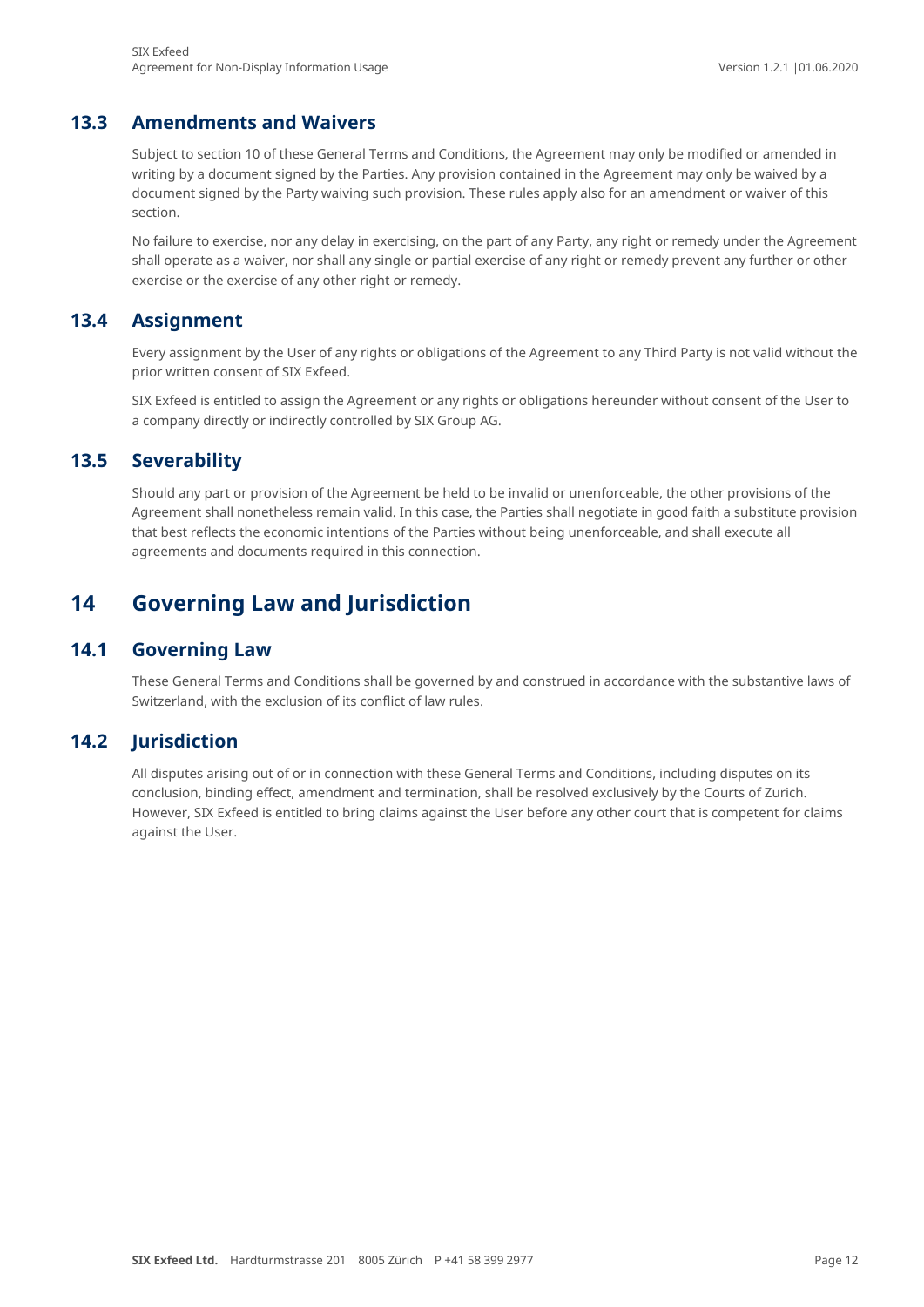## <span id="page-12-0"></span>**Annex: Price List for Non-Display Information Usage**

Prices differ according to the Purpose of Usage. If a User has several Purposes of Usage, the respective Licence fees apply cumulatively.

The Licence fees indicated apply to each specific, individual identification for an application, a system, provider or a User. They are in CHF per annum. VAT will be added as applicable.

For the fees applicable to other use of Data than Non-display Information Usage, please see the information section of the Website.

| Licence Fees for Non-display Information Usage                                                                                                                                                                                                     |                                                 |  |
|----------------------------------------------------------------------------------------------------------------------------------------------------------------------------------------------------------------------------------------------------|-------------------------------------------------|--|
| Non-Display Information Usage (1)                                                                                                                                                                                                                  | CHF per annum/per application id/<br>per system |  |
| Trading Application (6):                                                                                                                                                                                                                           |                                                 |  |
| Level 1 & 2 Data                                                                                                                                                                                                                                   | 10,000.00                                       |  |
| DOB - detailed order book Data                                                                                                                                                                                                                     | 15,000.00                                       |  |
| Please note: For multiple Trading Applications using level 1 and 2 Data (excl. level 2 plus Data (4)),<br>an annual flat fee of CHF 50,000.00 will apply. For detailed order book Data, a cap of CHF<br>75,000.00 per annum will apply.            |                                                 |  |
| New Original Works Application (6):                                                                                                                                                                                                                |                                                 |  |
| Level 1 & 2 Data <sup>(2)</sup>                                                                                                                                                                                                                    | 5,000.00                                        |  |
| DOB - detailed order book Data (3)                                                                                                                                                                                                                 | 7,500.00                                        |  |
| Please note: For multiple New Original Works Applications using level 1 and 2 Data (excl. level 2<br>plus Data (4)), an annual flat fee of CHF 50,000.00 will apply. For detailed order book Data, a cap of<br>CHF 75,000.00 per annum will apply. |                                                 |  |
| <b>Reference Price Based System:</b>                                                                                                                                                                                                               |                                                 |  |
| 1 to 50 participants (5)                                                                                                                                                                                                                           | 10,000.00                                       |  |
| 51 to 250 participants <sup>(5)</sup>                                                                                                                                                                                                              | 20,000.00                                       |  |
| More than 250 participants <sup>(5)</sup>                                                                                                                                                                                                          | 30,000.00                                       |  |
| Please note: For multiple Reference Price Based Systems, a capped fee of CHF 30,000.00 per<br>annum will apply.                                                                                                                                    |                                                 |  |
| Index Calculators (6):                                                                                                                                                                                                                             |                                                 |  |
| <b>Index Calculators</b>                                                                                                                                                                                                                           | 10,000.00                                       |  |
|                                                                                                                                                                                                                                                    |                                                 |  |

(1) See section [3](#page-6-2) of the General Terms and Conditions for the definitions.

(2) Level 1 Data (inside market) means the best bid/ask and last. Level 2 Data (market depth) means the best bid/ask and last, including, in general, the nine next-best bids/asks and the cumulated order book in Real-time. The number of market depth levels depends on the availability in the respective trading segment.

(3) Detailed order book Data means the full market depth for all equity segments of the SWXess SIX MultiDimensional Data fluX™ (MDDX), the Market Data Interface (MDI) or ITCH Market Data Interface (IMI).

(4) Level 2plus Data means the best bid/ask and last, including, in general, the 29 next-best bids/asks and cumulated order book Data in Real-time. Level 2 plus Data can only be provided for Swiss Blue Chips.

(5) A participant means any user of a Reference Price Based System whether or not the latter is only accessible by a limited number of legal or natural persons (i.e. is a private Reference Price Based System) or by an unlimited number of legal or natural persons (i.e. is a public Reference Price Based System).

(6) Excluding Data from the index package Swiss Reference Rates, which comprises all of SIX's Rates and Indices of the segment Swiss Reference Rates. These are for example the Overnight Rates SARON (Average) and SCRON (Current), the Indices SAION (Average) and SCION (Current) and SARON Compound Rates. A separate agreement is required. Please contact Index Licensing, Sales Support and Data, T +41 58 399 2600, M [indexdata@six-group.com](mailto:indexdata@six-group.com)